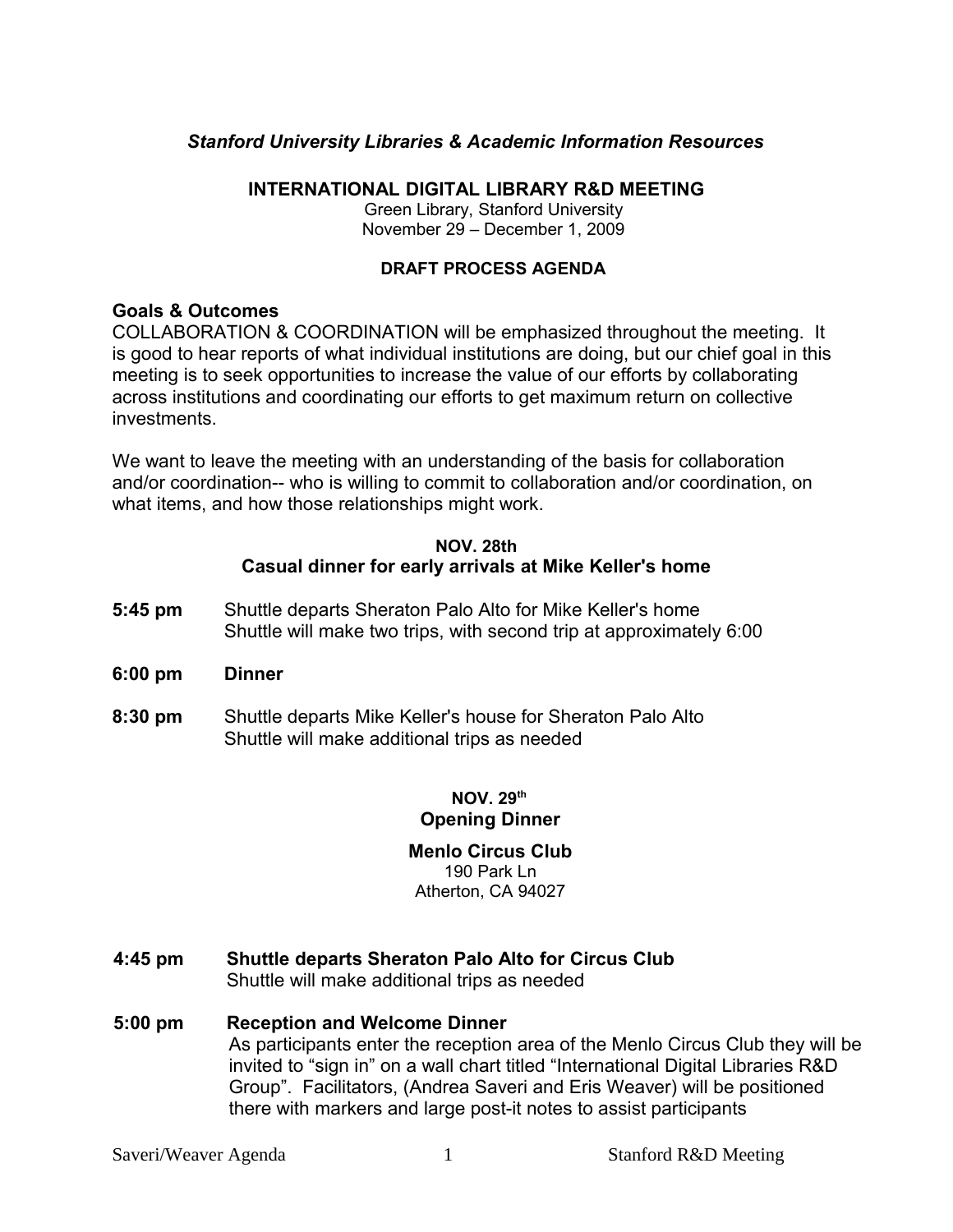The names of participating institutions will be listed on the border of the chart. Participants will be invited to write on the chart their ideas for the key attributes of future digital libraries, such as "openness", "interoperability", "ease of use", "device independent", "trusted", etc. We will use this chart to do introductions Monday morning.

**8:00 pm Shuttle departs Circus Club for Sheraton Palo Alto** Shuttle will make additional trips as needed

## **NOV. 30th First Working Day**

## **Bender Room, Green Library**

Stanford University

- **8:20 & 8:40 am** Shuttles depart Sheraton Palo Alto
- **8:30 am Breakfast Buffet in Bender Room**
- **9:00 am Welcome & Orientation**

Mike Keller and Chuck Henry welcome the group Mike Keller introduces facilitators Facilitators review process/agenda for the two days

## **9:30 am Introductions & Contributions**

Facilitators start the meeting with a brief (5 mins) review of the attributes of the future digital library that were posted the prior evening

Each participant introduces himself with their name, institution, and a BRIEF PHRASE indicating the gift/talent/resource/knowledge they are bringing to the table. These can be concrete (a particular skill) or aspirational (passion, collaborative spirit)

**10:15 am Landscape of Current R&D Activities**  A tour of the wall chart graphic that was created from the participants' pre-work. This chart illustrates the current digital library projects and initiatives of participants

## **Quick Break**

**10:45 am Large Group Discussion: Challenges, Gaps, & Redundancies** Strategic R&D decisions are informed by the challenges, gaps and redundancies in current projects and activities. This discussion will help reveal the strategic choices that will move R&D efforts forward. Comments are recorded live on the wall chart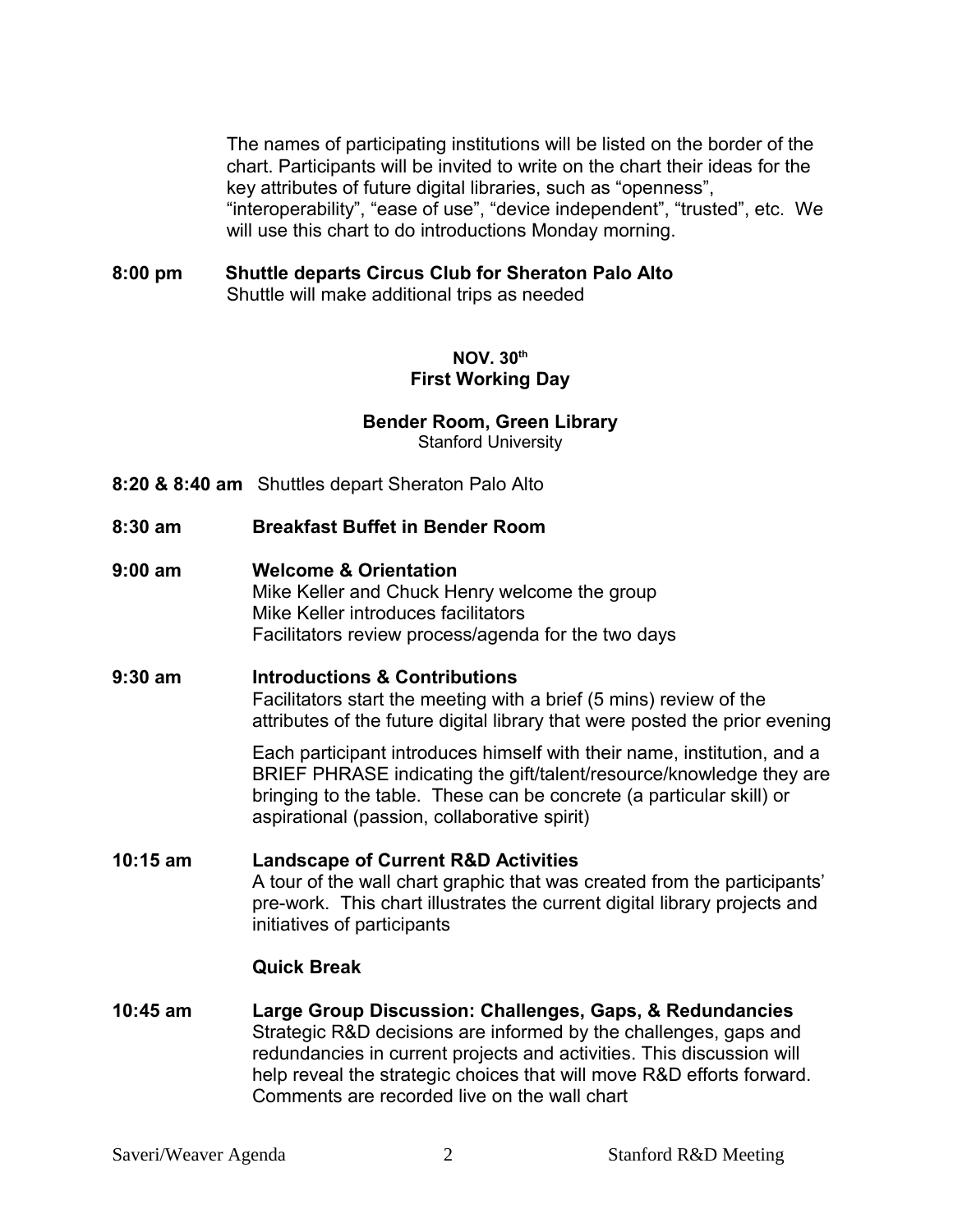- **12:00 pm Lunch**  Break for lunch in the same room
- **1:30 pm Strategic Design Questions for R&D Collaborations** Using the landscape wall chart as input, participants will work at tables of 8 people to identify strategic questions that need to be discussed by *this group* to move R&D activities forward. *The purpose is to use the expertise and experience of the group to develop deeper insight about collaborative R&D opportunities.*
- **2:15 pm World Café Focused Discussions about Digital Library R&D** Participants will discuss questions with the purpose of fleshing out the strategic importance of the issue, what projects address this issues now and with what success, necessary partners to succeed in addressing this issue, what is the range of approaches to solve the problem/address the issue, etc. There will be a template to help guide the conversation and record comments.
- **4:30 pm Conversation Highlights & Insights** As a large group, share insights about possible collaborations, project ideas, potential/new R&D efforts. This is a way to harvest actionable ideas from the world café conversations
- **5:00 pm Day 1 Wrap Up** Mike Keller and/or Chuck Henry offer concluding remarks
- **5:00 pm Shuttle to Sheraton Palo Alto Available 5:45 pm Shuttle departs Sheraton Palo Alto for Cantor Arts Center**
- **6:00 pm Reception & Dinner Cantor Arts Center, Stanford University** The shuttle will be available throughout the evening for transportation between Cantor and the Sheraton Palo Alto

## **Dec. 1st Second Working Day**

# **Bender Room, Green Library**

Stanford University

- **8:20 & 8:40am** Shuttles depart Sheraton Palo Alto
- **8:30 am Breakfast buffet in Library**
- **9:00 am Welcome & Orientation**  Mike Keller and Chuck Henry welcome everyone back

Saveri/Weaver Agenda 3 3 Stanford R&D Meeting